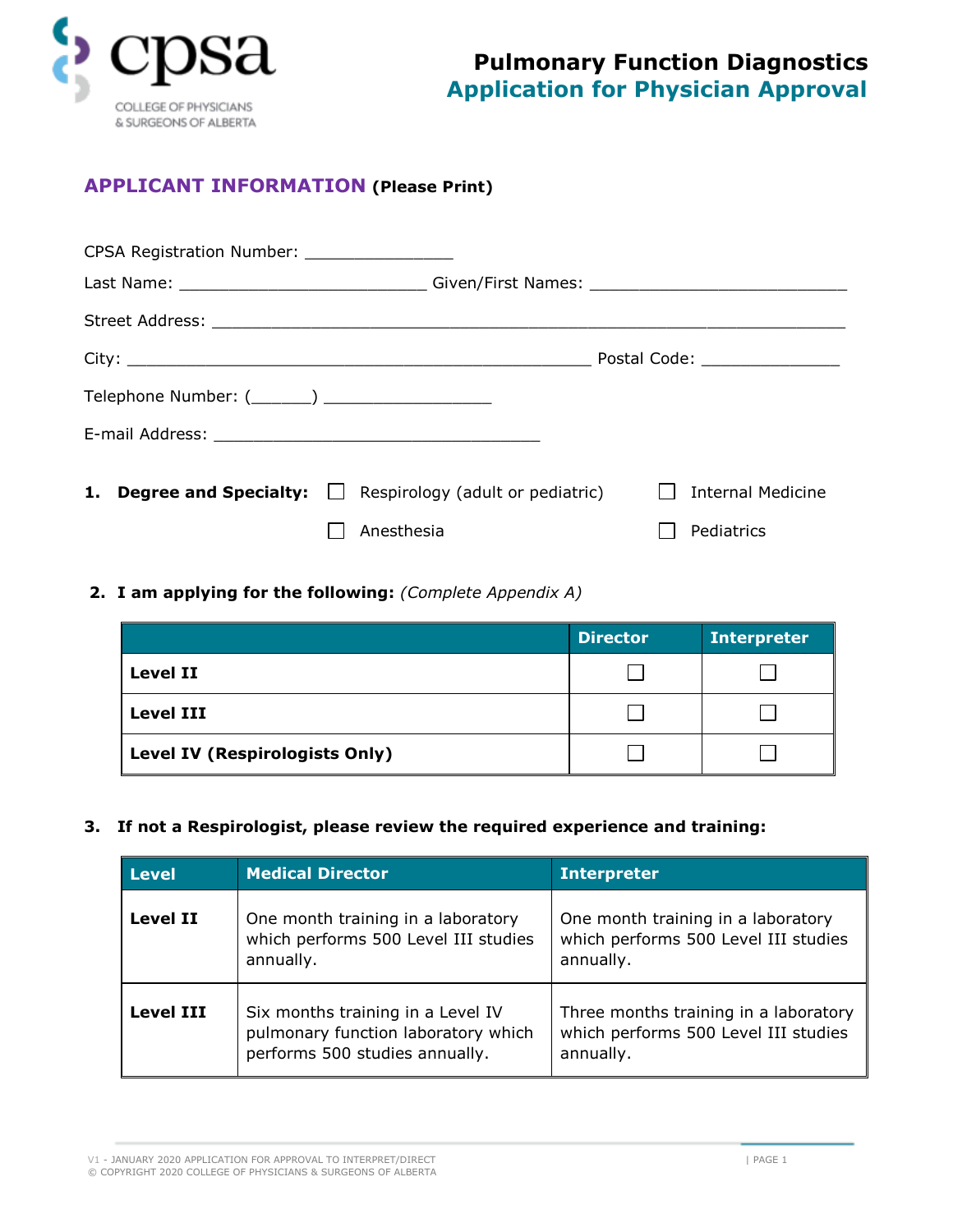

**4. My** *training* **in pulmonary function testing is as follows:**

| <b>Institution</b> | <b>Dates</b>                        |    |
|--------------------|-------------------------------------|----|
|                    | From<br>(Month/Year)   (Month/Year) | To |
|                    |                                     |    |
|                    |                                     |    |
|                    |                                     |    |
|                    |                                     |    |

**4. I have enclosed a letter confirming training and competence from the program provider: Yes**

*(Note: Evidence of training and competence must be submitted from your training supervisor).*

**5. My** *experience* **in pulmonary function testing includes:**

| <b>Institution</b> | <b>Dates</b> |                                   |
|--------------------|--------------|-----------------------------------|
|                    | <b>From</b>  | To<br>(Month/Year)   (Month/Year) |
|                    |              |                                   |
|                    |              |                                   |
|                    |              |                                   |
|                    |              |                                   |

Privacy Notice: CPSA collects uses and/or discloses your personal information with your consent or as authorized or required by law and in accordance with our Privacy Statement. We collect and use your personal information in order to support the business of CPSA, specifically protect the public and to guide and regulate our members.

**Applicant Signature:** \_\_\_\_\_\_\_\_\_\_\_\_\_\_\_\_\_\_\_\_\_\_\_\_\_\_\_\_\_\_ **Date:** \_\_\_\_\_\_\_\_\_\_\_\_\_\_\_\_\_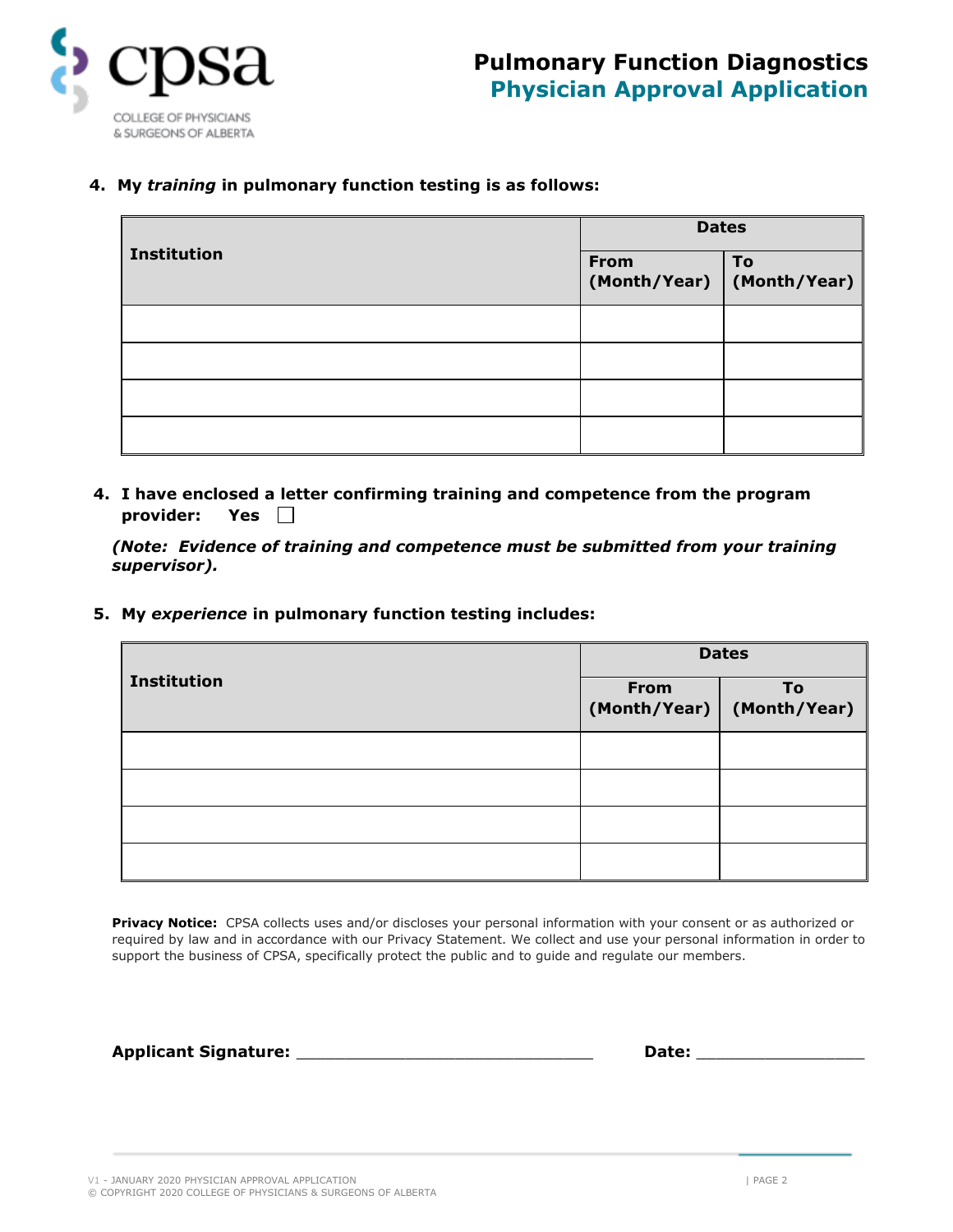

### **APPENDIX A – PULMONARY FUNCTION PROCEDURES**

| <b>Testing Level</b>                                                                                                | <b>Check those</b><br>procedures for<br>which you are<br>requesting<br>approval | <b>Total number of</b><br>procedures performed<br>in the past year.<br><b>Numbers must be</b><br>provided. |
|---------------------------------------------------------------------------------------------------------------------|---------------------------------------------------------------------------------|------------------------------------------------------------------------------------------------------------|
| <b>Level II</b>                                                                                                     |                                                                                 |                                                                                                            |
| Vital capacity (VC)                                                                                                 |                                                                                 |                                                                                                            |
| Timed vital capacity                                                                                                |                                                                                 |                                                                                                            |
| Forced expiratory volume in the first second (FEV <sub>1</sub> )<br>(before and after bronchodilator)               |                                                                                 |                                                                                                            |
| Forced vital capacity (FVC) (before and after<br>bronchodilator)                                                    |                                                                                 |                                                                                                            |
| FEV <sub>1</sub> /FVC (before and after bronchodilator)                                                             |                                                                                 |                                                                                                            |
| Inspiratory & expiratory flow volume loop (before<br>and after bronchodilator)                                      |                                                                                 |                                                                                                            |
| <b>Level III</b>                                                                                                    |                                                                                 |                                                                                                            |
| Arterial blood gases/Co-oximetry                                                                                    |                                                                                 |                                                                                                            |
| Oxygen saturation (pulse oximetry) with quantified<br>exercise                                                      |                                                                                 |                                                                                                            |
| Lung volumes by gas dilution technique or nitrogen<br>washout, or body plethysmography                              |                                                                                 |                                                                                                            |
| Carbon monoxide diffusion capacity                                                                                  |                                                                                 |                                                                                                            |
| Non-specific inhalation challenge - methacholine or<br>histamine                                                    |                                                                                 |                                                                                                            |
| Inspiratory pressure (P <sub>Imax</sub> ) and maximal expiratory<br>pressure (P <sub>Emax</sub> )                   |                                                                                 |                                                                                                            |
| Progressive exercise test with two or more workloads<br>with measurement of heart rate, ventilation and<br>oximetry |                                                                                 |                                                                                                            |